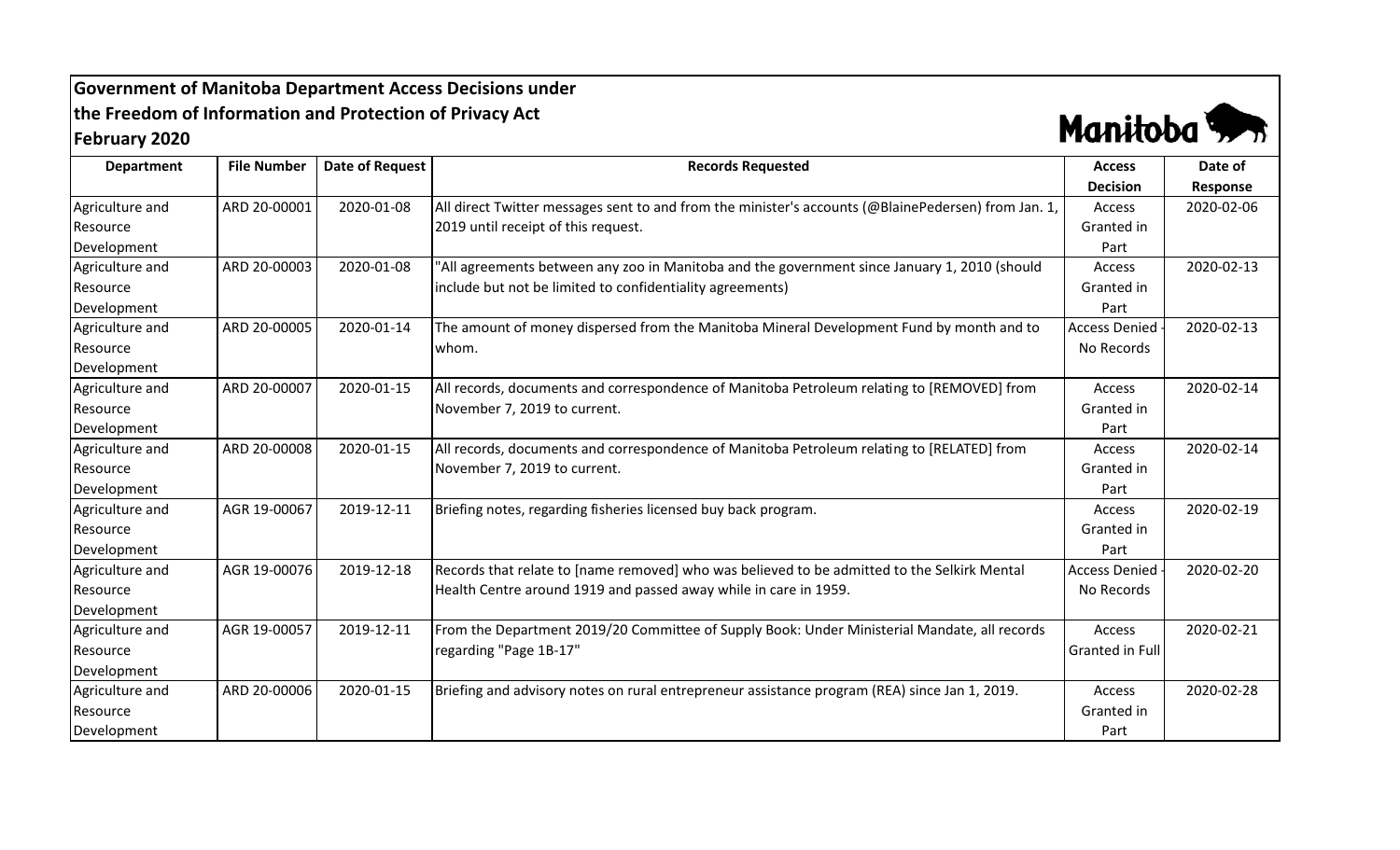| Agriculture and      | ARD 20-00012 | 2020-01-29 | A. Re: SW 1/4 of 18-10-27 WPM and/or Application 04-2018 [REMOVED                                             | Access               | 2020-02-28 |
|----------------------|--------------|------------|---------------------------------------------------------------------------------------------------------------|----------------------|------------|
| Resource             |              |            | 1. Documents evidencing any and all communications, including both written and oral                           | Granted in Full      |            |
| Development          |              |            | communications, between the Surface Rights Board and [REMOVED, [REMOVED], [REMOVED] or                        |                      |            |
|                      |              |            | [REMOVED] since January 1, 2018.                                                                              |                      |            |
|                      |              |            | B. Re: Application 2019-01 ([REMOVED]) and/or Rent Review Applications by [REMOVED].,                         |                      |            |
|                      |              |            | [REMOVED] or [REMOVED]                                                                                        |                      |            |
|                      |              |            | 1. All applications to the Surface Rights Board filed by or on behalf of [REMOVED]., [REMOVED]or              |                      |            |
|                      |              |            | [REMOVED] since January 1, 2018.                                                                              |                      |            |
|                      |              |            | 2. Copies of all documents evidencing any and all communications, including both written and oral             |                      |            |
|                      |              |            | communications, between the Surface Rights Board and [REMOVED]., [REMOVED], [REMOVED] and                     |                      |            |
|                      |              |            | [REMOVED]. relating to any lands owned by [REMOVED]., [REMOVED] or [REMOVED] since January                    |                      |            |
|                      |              |            | 1, 2018.                                                                                                      |                      |            |
| <b>Civil Service</b> | 19CSC-070    | 2019-12-17 | The amount of all severance paid to technical officers in 2019.                                               | <b>Access Denied</b> | 2020-01-31 |
| Commission           |              |            |                                                                                                               | No Records           |            |
| Conservation and     | 2020-010     | 2020-01-20 | Requests access to all communications incoming and outgoing, notes of communications and emails Access Denied |                      | 2020-02-06 |
| Climate              |              |            | to and from [names removed] regarding [the applicant's] property at [location removed]. Time                  | No Records           |            |
|                      |              |            | Period: January 1, 2013 to December 31, 2019.                                                                 |                      |            |
| Conservation and     | 2020-006     | 2020-01-15 | Briefing note regarding mobile air monitoring unit for urban areas since January 1, 2019                      | Access               | 2020-02-06 |
| Climate              |              |            |                                                                                                               | Granted in           |            |
|                      |              |            |                                                                                                               | Part                 |            |
| Conservation and     | 2020-005     | 2020-01-15 | Briefing notes and decisions indicating whether the Minister made a decision to suspend license of            | <b>Access Denied</b> | 2020-02-06 |
| Climate              |              |            | Manitoba Minnesota environment license                                                                        | <b>Exceptions to</b> |            |
|                      |              |            |                                                                                                               | Disclosure           |            |
| Conservation and     | 2019-037     | 2019-02-22 | would like 2009 through the present date: The Manitoba Conservation Environmental                             | Access               | 2020-02-06 |
| Climate              |              |            | Management System (EMS) records spill from across the province. Information from this database                | Granted in           |            |
|                      |              |            | includes incident type, substance type, reason, location of spill, contaminate info and responsible           | Part                 |            |
|                      |              |            | party.                                                                                                        |                      |            |
| Conservation and     | 2018-275     | 2018-11-15 | Any documents and/or raw data about the presence of pharmaceuticals in drinking water or aquatic              | Access               | 2020-02-06 |
| Climate              |              |            | environments.                                                                                                 | Granted in Full      |            |
|                      |              |            |                                                                                                               |                      |            |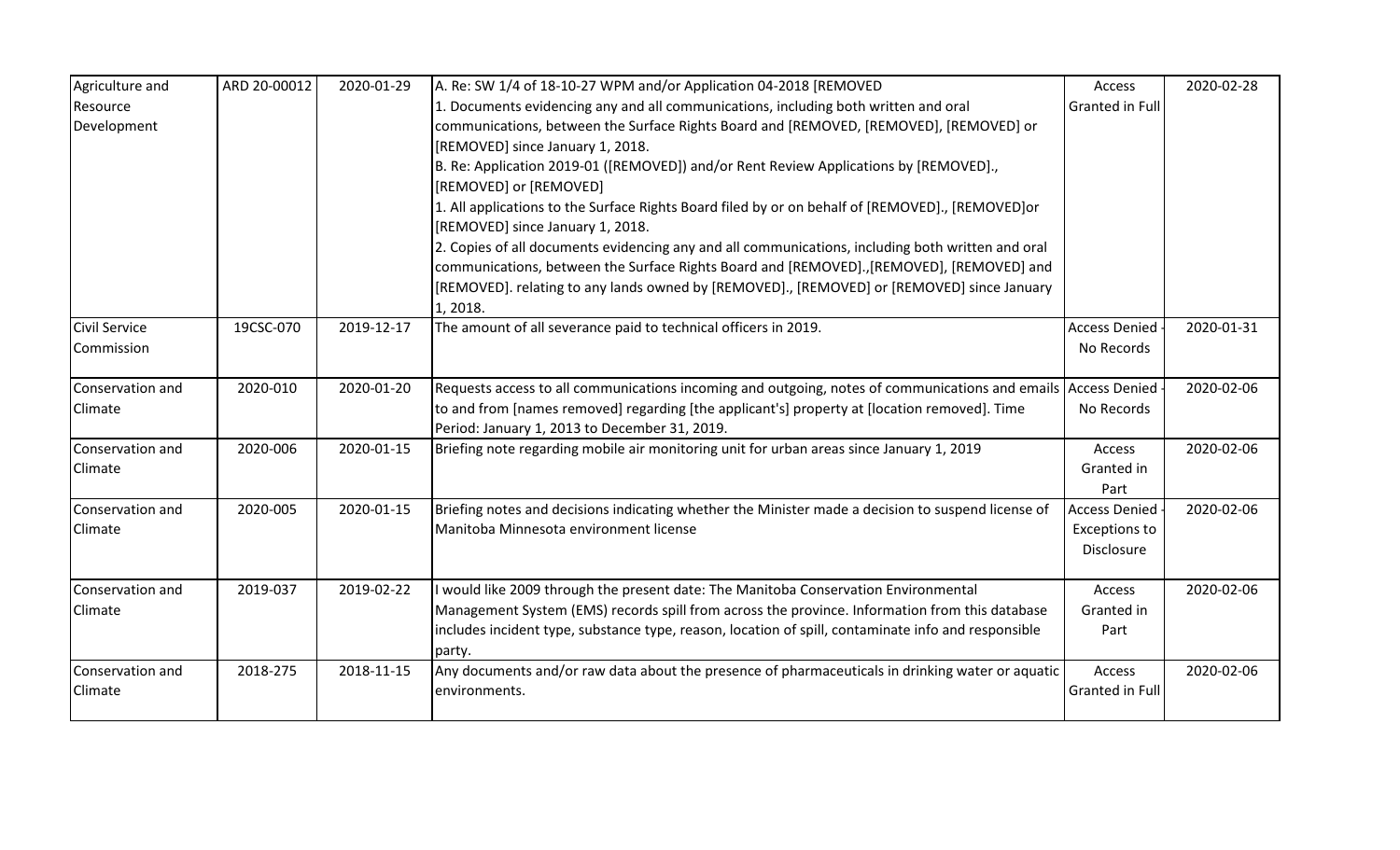| Conservation and<br>Climate | 2018-273 | 2018-11-15 | Any documents and/or raw data about the presence of microplastics in drinking water or aquatic<br>environments.                                                                                                                                                                                                                                                     | Access<br>Granted in Full                                  | 2020-02-06 |
|-----------------------------|----------|------------|---------------------------------------------------------------------------------------------------------------------------------------------------------------------------------------------------------------------------------------------------------------------------------------------------------------------------------------------------------------------|------------------------------------------------------------|------------|
| Conservation and<br>Climate | 2020-008 | 2020-01-15 | Copies of Manitoba feedback on Federal Climate Policy documents                                                                                                                                                                                                                                                                                                     | <b>Access Denied</b><br><b>Exceptions to</b><br>Disclosure | 2020-02-14 |
| Conservation and<br>Climate | 2020-007 | 2020-01-15 | Copy of Green Plan progress report                                                                                                                                                                                                                                                                                                                                  | <b>Access Denied</b><br>No Records                         | 2020-02-14 |
| Conservation and<br>Climate | 2020-020 | 2020-01-31 | Algae toxin Cyanobacteria test results from: The Victoria Beach 8th Avenue Public Water System.<br>Issued by Medical Officer of Health, Manitoba Health and the Office of Drinking Water, Manitoba<br>Sustainable Development. Specific date: July 29, 2019 and all algae toxin results for July, August and<br>September 2019.                                     | Access<br>Granted in Full                                  | 2020-02-20 |
| Conservation and<br>Climate | 2019-157 | 2019-11-29 | For (address removed: Original application for registration of septic field installation. Application to<br>repair septic field (2006). Any other applications to repair septic field                                                                                                                                                                               | <b>Access Denied</b><br>No Records                         | 2020-02-20 |
| Conservation and<br>Climate | 2017-172 | 2017-10-30 | Since May 3, 2016: records indicating the total budget, operating budget, and expensed costs for<br>public opinion research and surveys conducted by the Department                                                                                                                                                                                                 | Access<br>Granted in Full                                  | 2020-02-20 |
| Conservation and<br>Climate | 2020-002 | 2020-01-02 | I am requesting all documentation regarding [name removed] and the public bodies listed going<br>back to 2015. Any and all documents including but not limited to in the form of memos,<br>interdepartmental communications, emails, contracts, minutes and recordings                                                                                              | Access<br>Granted in<br>Part                               | 2020-02-27 |
| Conservation and<br>Climate | 2020-001 | 2020-01-02 | I am requesting all documentation regarding [business removed] and the public bodies listed going<br>back to 2015. Any and all documents including but not limited to in the form of memos,<br>interdepartmental communications, emails, contracts, minutes and recordings                                                                                          | Access<br>Granted in<br>Part                               | 2020-02-27 |
| Conservation and<br>Climate | 2018-269 | 2018-11-15 | The study undertaken in 2012 to assess the lead levels in tap water in selected buildings and homes<br>in Winnipeg, Brandon, Portage la Prairie and Steinbach. The study is discussed on this page of<br>Manitoba Sustainable Development's website, but it does not appear to be available for download<br>on the 'Reports, Studies, Plans and Publications' page. | Access<br>Granted in Full                                  | 2020-02-20 |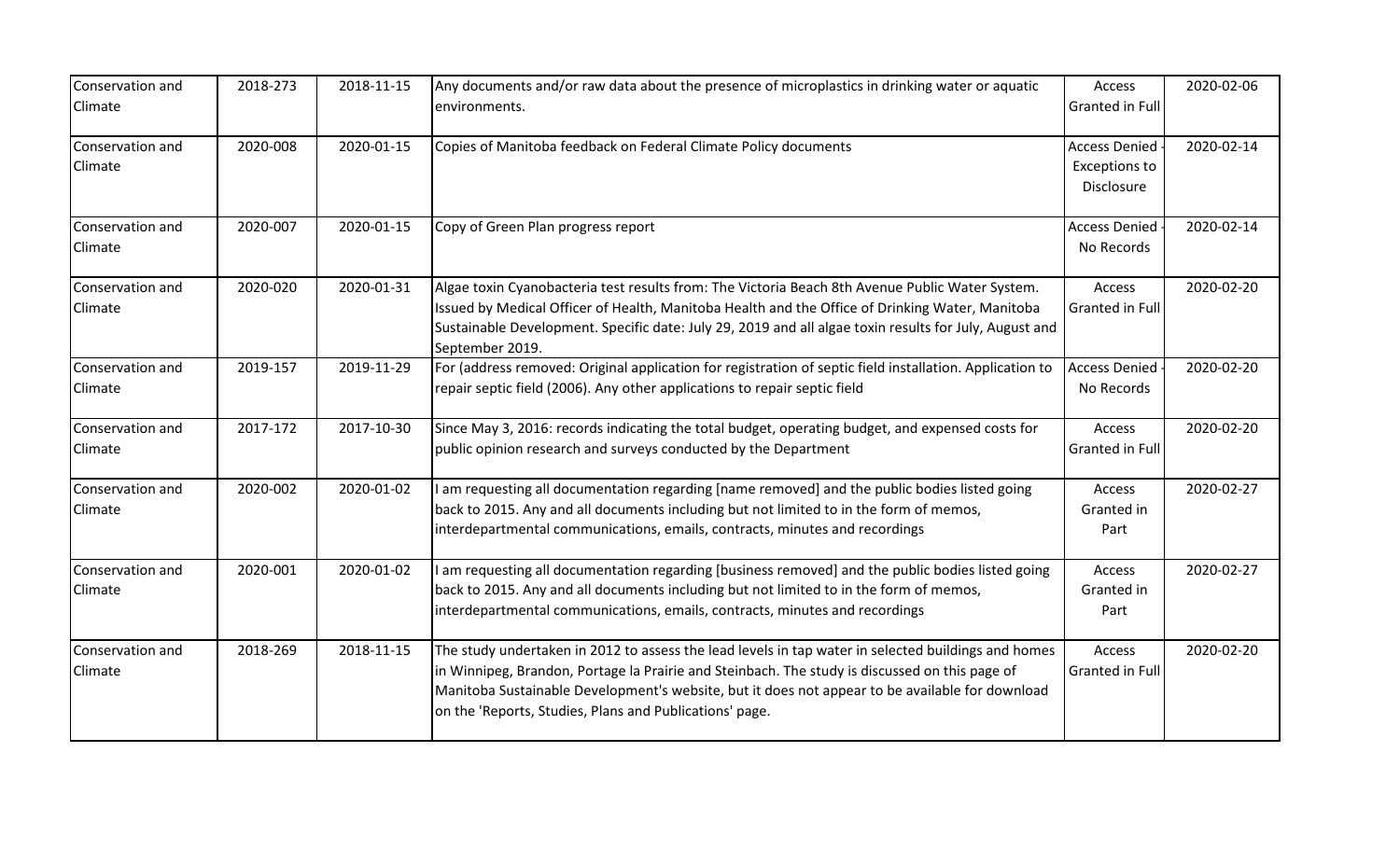| <b>Crown Services</b>                          | 20CS-002  | 2020-01-15 | Copes [sic] of all approved roles and responsibilities records and annual business plans from all<br>Crown Corporations since 2016.                                                      | <b>Access Denied</b><br>No Records                         | 2020-02-06 |
|------------------------------------------------|-----------|------------|------------------------------------------------------------------------------------------------------------------------------------------------------------------------------------------|------------------------------------------------------------|------------|
| <b>Crown Services</b>                          | 19CS-080  | 2019-12-18 | all direct twitter messages sent to and from the minister's accounts (@JeffWharton4MLA) from Jan.<br>1, 2019 until receipt of this request.                                              | Access<br>Granted in Full                                  | 2020-02-06 |
| Economic<br>Development and<br><b>Training</b> | E2020-002 | 2020-01-06 | Requests access to all internal and external reports/documents submitted to the Department<br>regarding an economic development strategy or strategies in Manitoba from 2019 to present. | <b>Access Denied</b><br>No Records                         | 2020-02-05 |
| Economic<br>Development and<br><b>Training</b> | E2020-012 | 2020-01-14 | Requests access to copies and cost of all reviews of post-secondary institutions since April 2016.                                                                                       | Access<br>Granted in Full                                  | 2020-02-03 |
| Economic<br>Development and<br><b>Training</b> | E2020-018 | 2020-01-14 | Requests access to records indicating all travel expenses for [name removed] since April 1, 2019.                                                                                        | Access<br>Granted in Full                                  | 2020-02-13 |
| Economic<br>Development and<br>Training        | E2020-014 | 2020-01-14 | Requests access to all briefing and advisory notes regarding tuition rates for post-secondary<br>institutions since September 1, 2019.                                                   | Access<br>Granted in<br>Part                               | 2020-02-12 |
| Economic<br>Development and<br><b>Training</b> | E2020-013 | 2020-01-14 | Requests access to all briefing and advisory notes regarding funding for post-secondary institutions<br>(operating and capital) since September 1, 2019.                                 | <b>Access Denied</b><br>No Records                         | 2020-02-11 |
| Economic<br>Development and<br><b>Training</b> | E2020-020 | 2020-01-14 | Requests access to a copy of revised strategic workplace for Research Manitoba.                                                                                                          | <b>Access Denied</b><br>Records<br>Available in 90<br>days | 2020-02-13 |
| Economic<br>Development and<br><b>Training</b> | E2020-011 | 2020-01-14 | Requests access to staff listing for rural economic development office located in Brandon.                                                                                               | <b>Access Denied</b><br>No Records                         | 2020-02-13 |
| Economic<br>Development and<br>Training        | E2020-010 | 2020-01-14 | Requests access to budget and total amount of funds spent for rural economic development office<br>located in Brandon.                                                                   | <b>Access Denied</b><br>No Records                         | 2020-02-13 |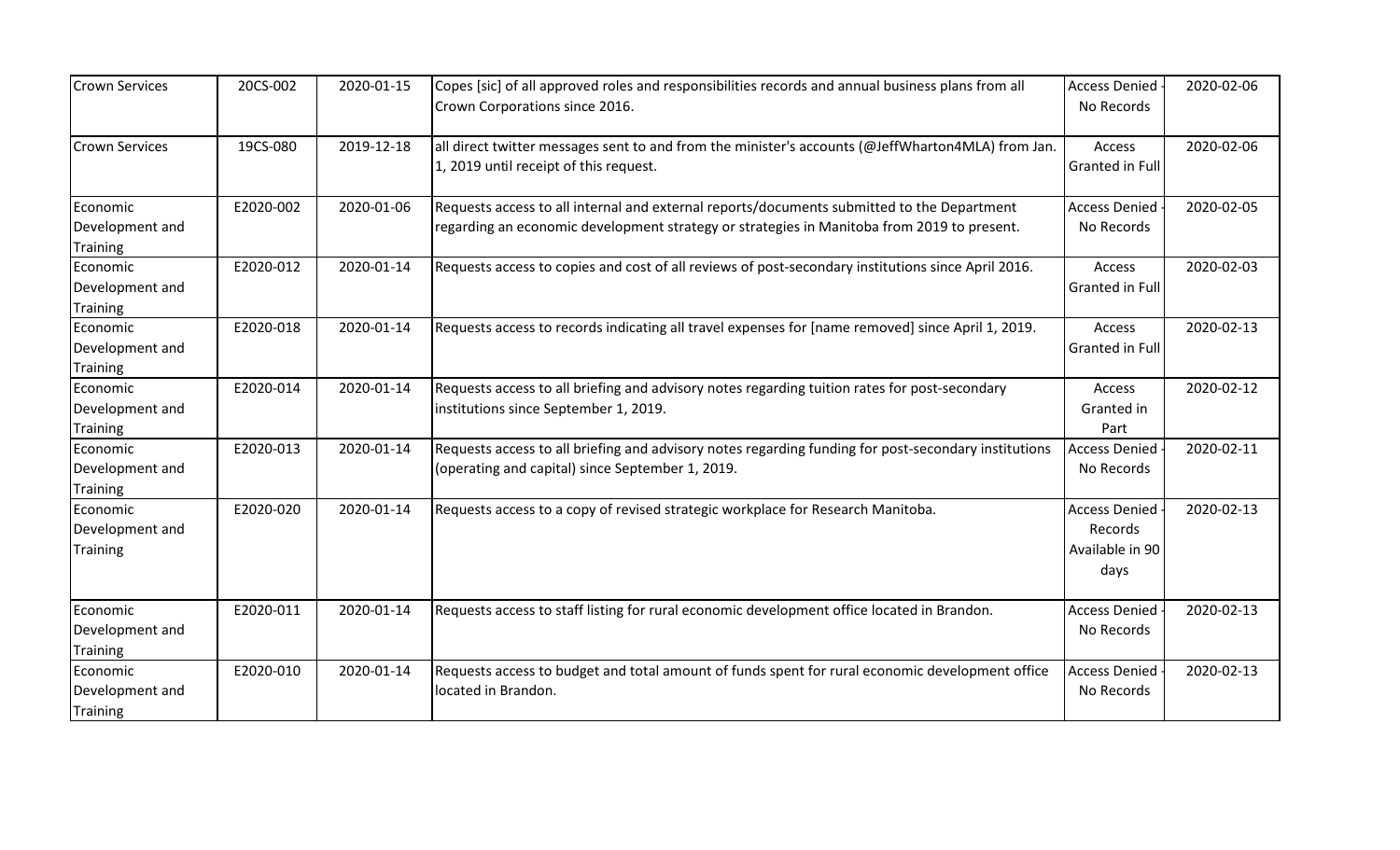| Economic                 | E2020-009    | 2020-01-14 | Requests access to all briefing and advisory notes for rural economic development office located in       | Access               | 2020-02-13 |
|--------------------------|--------------|------------|-----------------------------------------------------------------------------------------------------------|----------------------|------------|
| Development and          |              |            | Brandon.                                                                                                  | Granted in           |            |
| <b>Training</b>          |              |            |                                                                                                           | Part                 |            |
| Economic                 | E2020-008    | 2020-01-14 | Requests access to record of all activities taken, projects initiated and completed actions for rural     | <b>Access Denied</b> | 2020-02-13 |
| Development and          |              |            | economic development office in Brandon.                                                                   | No Records           |            |
| <b>Training</b>          |              |            |                                                                                                           |                      |            |
| Economic                 | E2020-007    | 2020-01-13 | Requests access to location of rural economic development office located in Brandon.                      | <b>Access Denied</b> | 2020-02-13 |
| Development and          |              |            |                                                                                                           | No Records           |            |
| <b>Training</b>          |              |            |                                                                                                           |                      |            |
| Education                | 2020 - E 002 | 2020-01-15 | Briefing and advisory notes regarding children nutrition programs since January 1st, 2018                 | Access               | 2020-02-14 |
|                          |              |            |                                                                                                           | Granted in           |            |
|                          |              |            |                                                                                                           | Part                 |            |
| Education                | 2020 - E 003 | 2020-01-20 | Briefing and advisory notes regarding nutrition programs since September 1, 2019.                         | <b>Access Denied</b> | 2020-02-19 |
|                          |              |            |                                                                                                           | <b>Exceptions to</b> |            |
|                          |              |            |                                                                                                           | Disclosure           |            |
|                          |              |            |                                                                                                           |                      |            |
| Education                | 2020 - E 005 | 2020-01-30 | Requests access to meeting minutes and all correspondence, including emails, about a meeting              | Access               | 2020-02-28 |
|                          |              |            | between the Education Minister and [name removed] on Edwin classroom and digital learning,                | Granted in           |            |
|                          |              |            | which took place on January 27.                                                                           | Part                 |            |
| Education                | 2020 - E 006 | 2020-01-30 | Requests access to a PDF-readable copy of the minutes of a meeting between the Education                  | <b>Access Denied</b> | 2020-02-28 |
|                          |              |            | Minister and [name removed] on December 17, 2019. As well, if applicable, audio of the meeting            | No Records           |            |
|                          |              |            | and all correspondence about it.                                                                          |                      |            |
| Education                | 2020 - E 007 | 2020-01-30 | Manitoba Physical Education Teachers' Association 1977, 1978, 1979 - Series Title: Minister of            | <b>Access Denied</b> | 2020-02-28 |
|                          |              |            | Education office files; I am interested in the minutes of this organization as it relates to the teaching | No Records           |            |
|                          |              |            | of folk dancing in Manitoba. If there are minutes for the organization in other years I would be          |                      |            |
|                          |              |            | interested in those as well.                                                                              |                      |            |
| <b>Executive Council</b> | 19EC-117     | 2019-12-02 | All memos and correspondence sent or received by the premier regarding the cost of Grey Cup               | Access               | 2020-01-31 |
|                          |              |            | celebrations in Winnipeg since Nov. 1, 2019.                                                              | Granted in Full      |            |
|                          |              |            |                                                                                                           |                      |            |
| <b>Executive Council</b> | 19EC-128     | 2019-12-19 | Requests access to all email, text message, and/or mail correspondence between [name removed]             | <b>Access Denied</b> | 2020-01-31 |
|                          |              |            | and [6 names removed] of the Pension Commission of Manitoba regarding a central investment                | No Records           |            |
|                          |              |            | manager for public pension plans in Manitoba. Time Period: 2019.                                          |                      |            |
|                          |              |            |                                                                                                           |                      |            |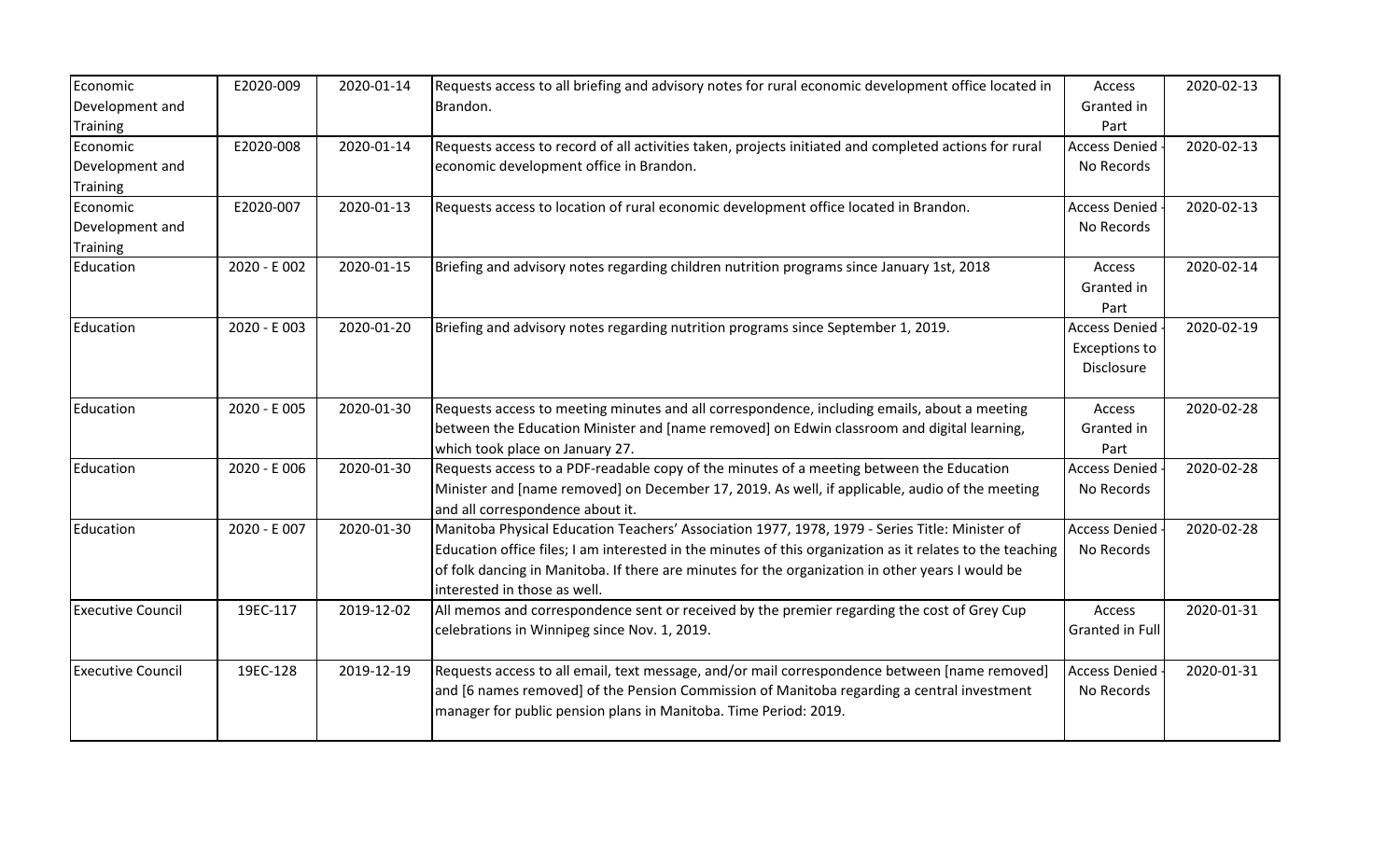| <b>Executive Council</b> | 19EC-129 | 2019-12-19 | Requests access to all email, text message, and/or mail correspondence between [name removed]<br>and [6 names removed] of the Pension Commission of Manitoba regarding a central investment<br>manager for public pension plans in Manitoba. Time Period: 2019. | <b>Access Denied</b><br>No Records | 2020-01-31 |
|--------------------------|----------|------------|-----------------------------------------------------------------------------------------------------------------------------------------------------------------------------------------------------------------------------------------------------------------|------------------------------------|------------|
| <b>Executive Council</b> | 19EC-130 | 2019-12-19 | Requests access to all email, text message, and/or mail correspondence between [name removed]<br>and [6 names removed] of the Pension Commission of Manitoba regarding a central investment<br>manager for public pension plans in Manitoba. Time Period: 2019. | <b>Access Denied</b><br>No Records | 2020-01-31 |
| <b>Executive Council</b> | 19EC-131 | 2019-12-19 | Requests access to all email, text message, and/or mail correspondence between [name removed]<br>and [6 names removed] of the Pension Commission of Manitoba regarding a central investment<br>manager for public pension plans in Manitoba. Time Period: 2019. | <b>Access Denied</b><br>No Records | 2020-01-31 |
| <b>Executive Council</b> | 19EC-134 | 2019-12-19 | Requests access to all email, text message, and/or mail correspondence between [name removed]<br>and [6 names removed] of the Pension Commission of Manitoba regarding a central investment<br>manager for public pension plans in Manitoba. Time Period: 2019. | <b>Access Denied</b><br>No Records | 2020-01-31 |
| <b>Executive Council</b> | 19EC-135 | 2019-12-19 | Requests access to all email, text message, and/or mail correspondence between [name removed]<br>and [6 names removed] of the Pension Commission of Manitoba regarding a central investment<br>manager for public pension plans in Manitoba. Time Period: 2019. | <b>Access Denied</b><br>No Records | 2020-01-31 |
| <b>Executive Council</b> | 19EC-133 | 2019-12-19 | Requests access to all email, text message, and/or mail correspondence between [name removed]<br>and [6 names removed] of the Pension Commission of Manitoba regarding a central investment<br>manager for public pension plans in Manitoba. Time Period: 2019. | <b>Access Denied</b><br>No Records | 2020-02-06 |
| Families                 | 2020-02  | 2020-01-07 | In 2015, 2016, 2017, 2018 and 2019 number of bus passes and number of bus tokens purchased for<br>EIA recipients. (10)(a)(a)(b)                                                                                                                                 | Access<br>Granted in<br>Part       | 2020-02-05 |
| <b>Families</b>          | 2020-03  | 2020-01-07 | From the Department's 2019/20 Committee of Supply Book: under Legislation and Strategic Policy,<br>all records regarding "Section 3.4." 19(1)(e)                                                                                                                | Access<br>Granted in<br>Part       | 2020-02-05 |
| Families                 | 2020-04  | 2020-01-07 | From the Department's 2019/20 Committee of Supply Book: under Disabilities Issues Office, all<br>records regarding "Section 3.7a, 3.7d and $37.g." 19(1)(e) 23(1)(a)$                                                                                           | Access<br>Granted in<br>Part       | 2020-02-05 |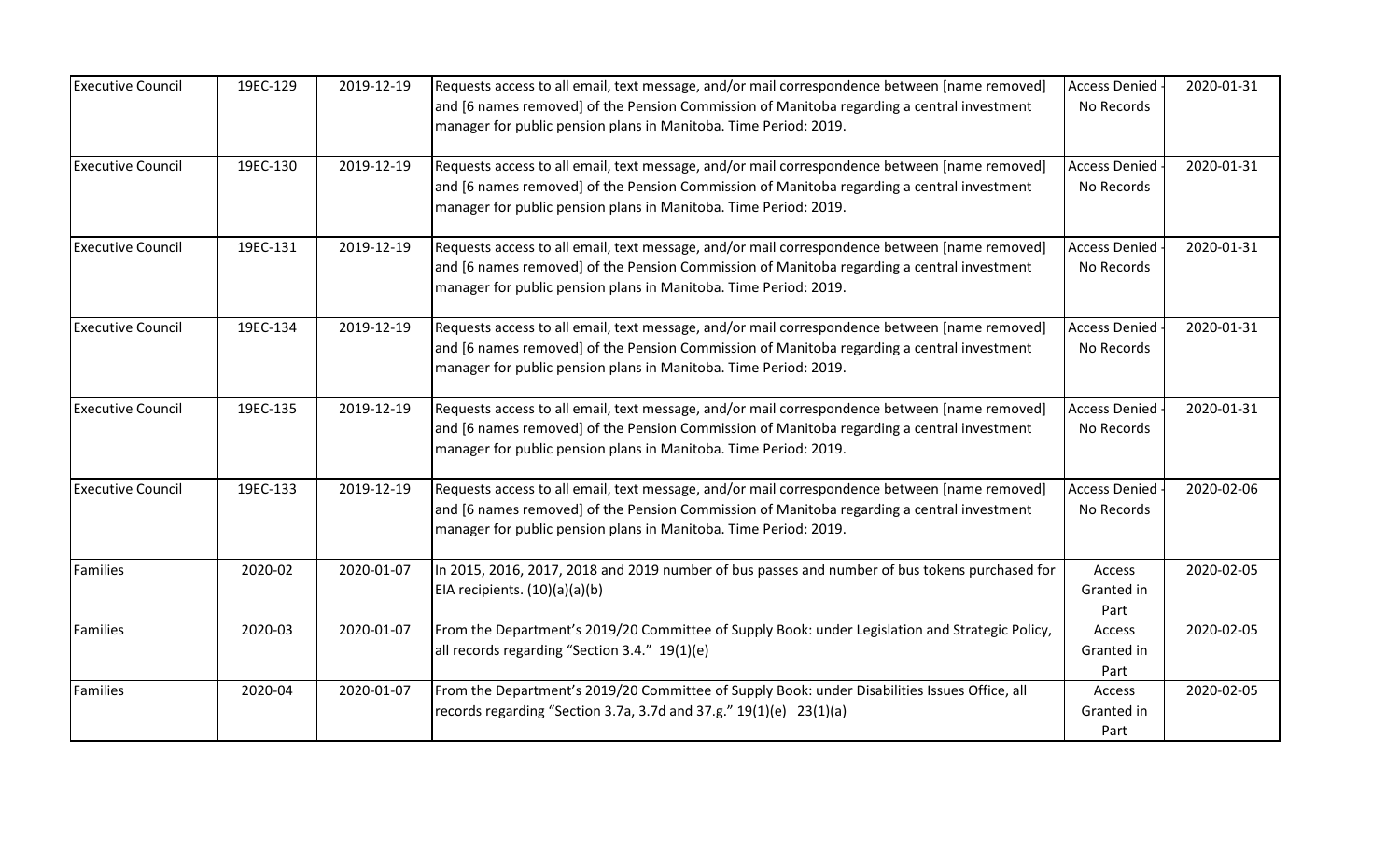| <b>Families</b> | 2020-44    | 2020-01-24 | Required information for hearing before the Social Services Appeal Board 9am February 15, 2020.                                                                    | <b>Access Denied</b>                                | 2020-02-11 |
|-----------------|------------|------------|--------------------------------------------------------------------------------------------------------------------------------------------------------------------|-----------------------------------------------------|------------|
|                 |            |            | List of what is included under reference toward 'basic shots' for addition to recipient of disability<br>amount budget with regard to service animal.              | No Records                                          |            |
| Families        | 2020-24    | 2020-01-17 | Please provide the number of publicly funding care spaces in Manitoba; please provide results by<br>month from January 2018 to present.                            | <b>Access Denied</b><br>Exceptions to<br>Disclosure | 2020-02-11 |
| <b>Families</b> | 2020-25    | 2020-01-17 | Please provide the number of publicly funding care spaces created Manitoba schools; please provide Access Denied<br>results by month from January 2018 to present. | <b>Exceptions to</b><br><b>Disclosure</b>           | 2020-02-11 |
| <b>Families</b> | 2020-20    | 2020-01-13 | From the Department's 2019/20 Committee of Supply Book: under Early Learning and Child Care, all<br>records regarding "Section 4.27."                              | Access<br>Granted in<br>Part                        | 2020-02-11 |
| Families        | 2020-19    | 2020-01-13 | From the Department's 2019/20 Committee of Supply Book: under Early Learning and Child Care, all<br>records regarding "Section 4.25."                              | Access<br>Granted in<br>Part                        | 2020-02-11 |
| Families        | 2020-18    | 2020-01-13 | From the Department's 2019/20 Committee of Supply Book: under Early Learning and Child Care, all<br>records regarding "Section 4.23."                              | Access<br>Granted in<br>Part                        | 2020-02-11 |
| Families        | 2020-17    | 2020-01-13 | From the Department's 2019/20 Committee of Supply Book: under Early Learning and Child Care, all<br>records regarding "Section 4.22."                              | <b>Access</b><br>Granted in<br>Part                 | 2020-02-11 |
| Families        | $2020 - 5$ | 2020-01-07 | From the Department's 2019/20 Committee of Supply Book: under Child and Family Services<br>Program, all records regarding "Section 4.6."                           | Access<br>Granted in Full                           | 2020-02-14 |
| <b>Families</b> | 2020-6     | 2020-01-07 | From the Department's 2019/20 Committee of Supply Book: under Child and Family Services<br>Program, all records regarding "Section 4.8."                           | Access<br>Granted in<br>Part                        | 2020-02-14 |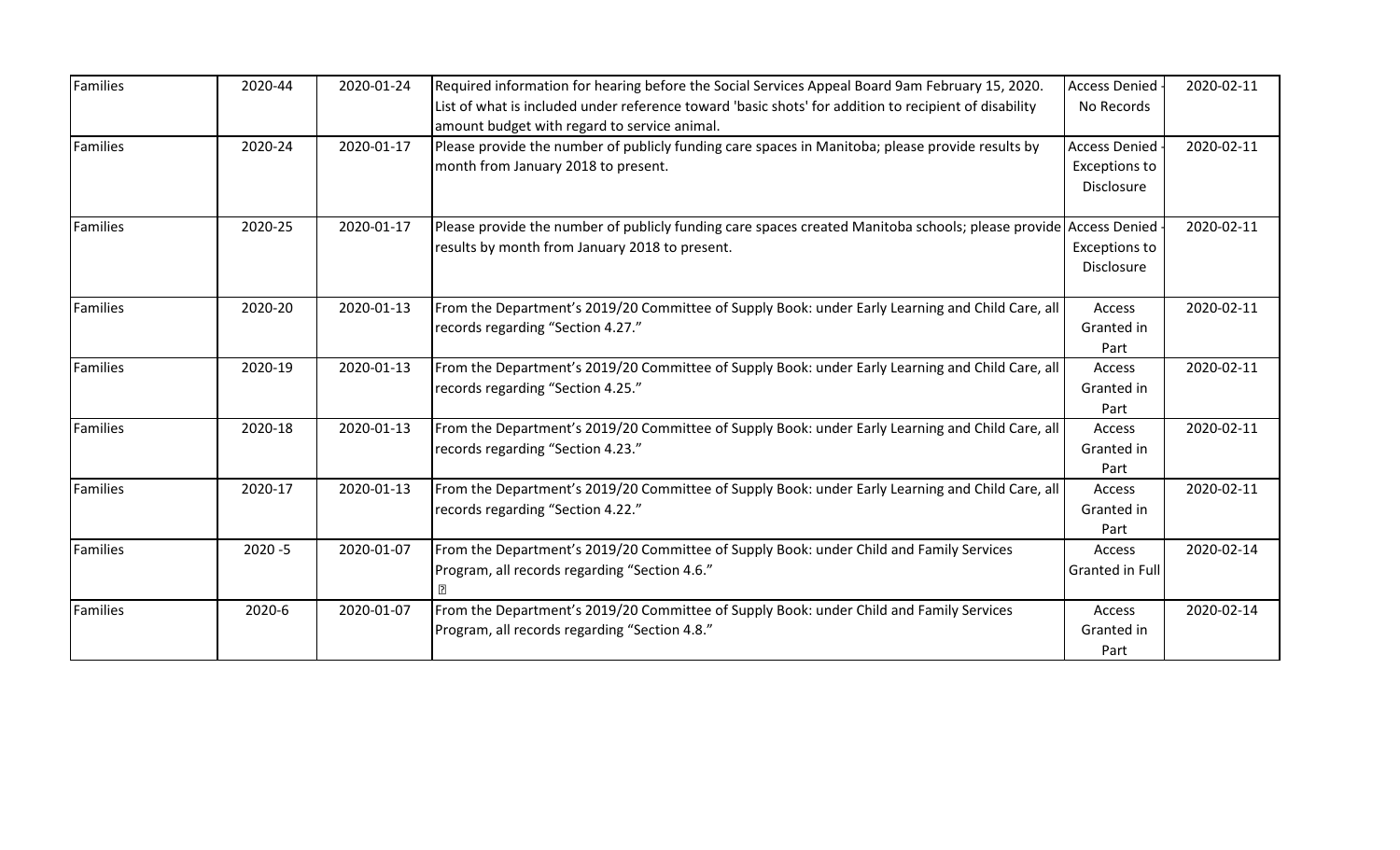| Families                                    | 2020-21   | 2020-01-15 | Please provide the number of provincial employees who accompanied children/youth under the<br>care of Child and Family Services to receive addictions treatment outside of Manitoba; please<br>provide results by year for the years 2017, 2018 & 2019.<br>Please provide the dollar amount expended for provincial employees to accompany children/youth<br>under the care of Child and Family Services to receive addictions treatment outside of Manitoba;<br>please provide results by year for the years 2017, 2018 & 2019. | Access<br>Granted in<br>Part                               | 2020-02-14 |
|---------------------------------------------|-----------|------------|----------------------------------------------------------------------------------------------------------------------------------------------------------------------------------------------------------------------------------------------------------------------------------------------------------------------------------------------------------------------------------------------------------------------------------------------------------------------------------------------------------------------------------|------------------------------------------------------------|------------|
| Families                                    | 2020-22   | 2020-01-15 | Please provide the number of children/youth under the case of Child and Family Services who<br>received addictions treatment outside of Manitoba; please provide results by year for the years<br>2017, 2018 & 2019.<br>Please provide the dollar amount expended for children/youth under the case of Child and Family<br>Services to receive addictions treatment outside of Manitoba; please provide results by year for the<br>years 2017, 2018 & 2019.                                                                      | Access<br>Granted in<br>Part                               | 2020-02-14 |
| Families                                    | 2020-27   | 2020-01-20 | Requests access to a copy of all reports written by [name removed], forensic and investigative<br>accountant.                                                                                                                                                                                                                                                                                                                                                                                                                    | Access<br>Granted in<br>Part                               | 2020-02-14 |
| Finance                                     | 19FIN-193 | 2019-12-12 | All records on earned media and media monitoring relating to the 21 Reasons advertisements in<br>Quebec, created since November 1, 2019                                                                                                                                                                                                                                                                                                                                                                                          | Access<br>Granted in Full                                  | 2020-02-06 |
| Health, Seniors and<br><b>Active Living</b> | 003-20    | 2020-01-08 | Please provide all the contracts signed with Shoppers Drug Mart and Pharmacists Manitoba for the<br>social impact bond as announced on January 8, 2020.                                                                                                                                                                                                                                                                                                                                                                          | <b>Access Denied</b><br>No Records                         | 2020-02-07 |
| Health, Seniors and<br><b>Active Living</b> | 010-20    | 2020-01-17 | The investigation and findings into a 2019 complaint about privacy of air ambulance patients.                                                                                                                                                                                                                                                                                                                                                                                                                                    | <b>Access Denied</b><br><b>Exceptions to</b><br>Disclosure | 2020-02-18 |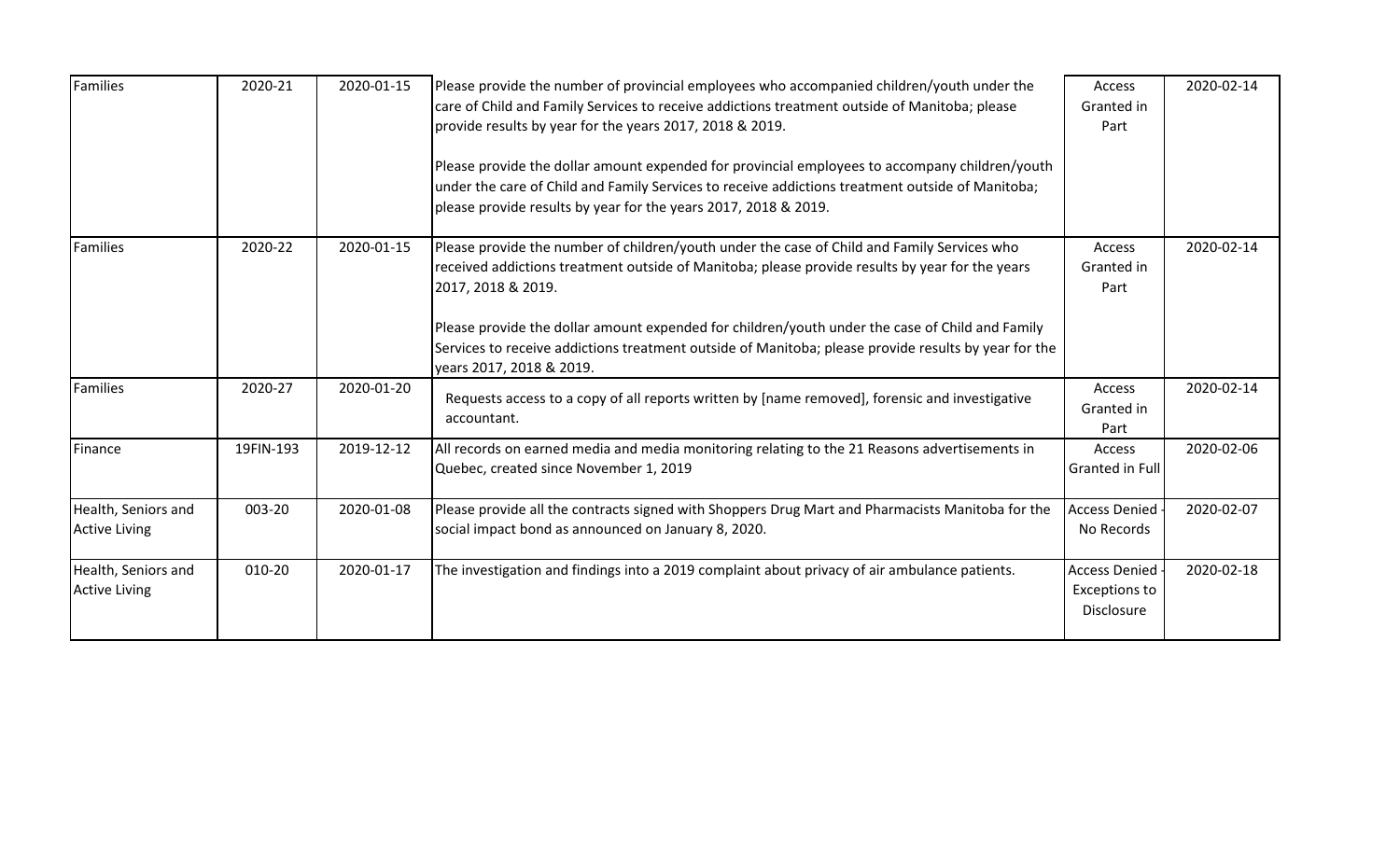| Health, Seniors and  | 011-20 | 2020-01-17 | 1) The number of complaints received by the Protection for Persons in Care Office for the past two         | Access                 | 2020-02-18 |
|----------------------|--------|------------|------------------------------------------------------------------------------------------------------------|------------------------|------------|
| <b>Active Living</b> |        |            | fiscal years for the five facilities with the most number of complaints lodged.                            | Granted in             |            |
|                      |        |            | 2) The number of complaints related to the over-medication of patients/residents received by the           | Part                   |            |
|                      |        |            | Protection for Persons in Care Office for the past two fiscal years for the five facilities with the most  |                        |            |
|                      |        |            | number of complaints lodged.                                                                               |                        |            |
|                      |        |            | 3) The number of complaints related to lack of toileting of patients/residents received by the             |                        |            |
|                      |        |            | Protection for Persons in Care Office for the past two fiscal years for the five facilities with the most  |                        |            |
|                      |        |            | number of complaints lodged.                                                                               |                        |            |
|                      |        |            | 4) The number of complaints related to injuries sustained by patients/residents received by the            |                        |            |
|                      |        |            | Protection for Persons in Care Office for the past two fiscal years for the five facilities with the most  |                        |            |
|                      |        |            | number of complaints lodged.                                                                               |                        |            |
|                      |        |            | 5) The number of complaints related to injuries sustained by the patients/residents requiring              |                        |            |
|                      |        |            | hospitalization received by the Protection for Persons in Care Office for the past two fiscal years for    |                        |            |
|                      |        |            | the five facilities with the most number of complaints lodged.                                             |                        |            |
|                      |        |            | 6) The names of the five facilities with the most number of complaints lodged for the past two fiscal      |                        |            |
|                      |        |            | years.                                                                                                     |                        |            |
| Health, Seniors and  | 012-20 | 2020-01-17 | 1) The number of complaints received by the Protection for Persons in Care Office for the past two         | Access                 | 2020-02-18 |
| <b>Active Living</b> |        |            | fiscal years for the five facilities with the least number of complaints lodged.                           | <b>Granted in Full</b> |            |
|                      |        |            | 2) The number of complaints related to the over-medication of patients/residents received by the           |                        |            |
|                      |        |            | Protection for Persons in Care Office for the past two fiscal years for the five facilities with the least |                        |            |
|                      |        |            | number of complaints lodged.                                                                               |                        |            |
|                      |        |            | 3) The number of complaints related to lack of toileting of patients/residents received by the             |                        |            |
|                      |        |            | Protection for Persons in Care Office for the past two fiscal years for the five facilities with the least |                        |            |
|                      |        |            |                                                                                                            |                        |            |
|                      |        |            | number of complaints lodged.                                                                               |                        |            |
|                      |        |            | 4) The number of complaints related to injuries sustained by patients/residents received by the            |                        |            |
|                      |        |            | Protection for Persons in Care Office for the past two fiscal years for the five facilities with the least |                        |            |
|                      |        |            | number of complaints lodged.                                                                               |                        |            |
|                      |        |            | 5) The number of complaints related to injuries sustained by the patients/residents requiring              |                        |            |
|                      |        |            | hospitalization received by the Protection for Persons in Care Office for the past two fiscal years for    |                        |            |
|                      |        |            | the five facilities with the least number of complaints lodged.                                            |                        |            |
|                      |        |            | 6) The names of the five facilities with the least number of complaints lodged for the past two fiscal     |                        |            |
|                      |        |            | years.                                                                                                     |                        |            |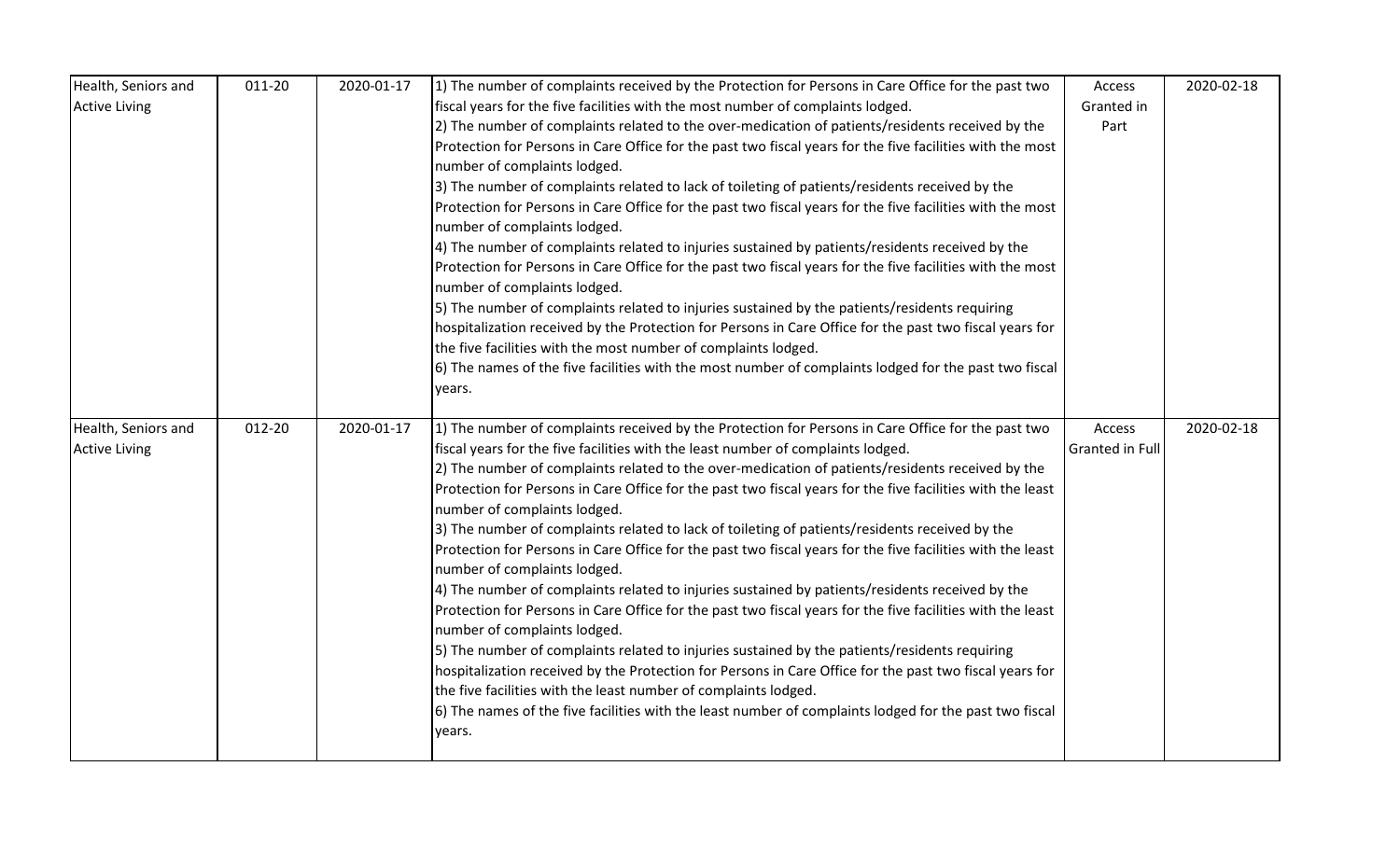| Health, Seniors and       | 013-20      | 2020-01-20 | 1) The number of patient falls reported by personal care homes in Manitoba.                             | <b>Access Denied</b> | 2020-02-19 |
|---------------------------|-------------|------------|---------------------------------------------------------------------------------------------------------|----------------------|------------|
| <b>Active Living</b>      |             |            | 2) The number of head injuries as a result of a patient fall reported in critical incident reports by   | No Records           |            |
|                           |             |            | personal care homes in Manitoba.                                                                        |                      |            |
|                           |             |            | 3) The number of fractures as a result of a patient fall reported in critical incident reports by       |                      |            |
|                           |             |            | personal care homes in Manitoba.                                                                        |                      |            |
|                           |             |            | 4) The number of deaths as a result of a patient fall reported in critical incident reports by personal |                      |            |
|                           |             |            | care homes in Manitoba.                                                                                 |                      |            |
| Health, Seniors and       | 015-20      | 2020-01-20 | Please provide a copy of all reports written by [name removed], forensic and investigative              | <b>Access Denied</b> | 2020-02-19 |
| <b>Active Living</b>      |             |            | accountant.                                                                                             | <b>Exceptions to</b> |            |
|                           |             |            |                                                                                                         | Disclosure           |            |
| Health, Seniors and       | 019-20      | 2020-01-27 | All letters sent and received by the Minister and the Minister's office to RHAs regarding budgets for   | Access               | 2020-02-26 |
| <b>Active Living</b>      |             |            | the current fiscal year.                                                                                | Granted in           |            |
|                           |             |            |                                                                                                         | Part                 |            |
| Health, Seniors and       | 020-20      | 2020-01-27 | All briefing and advisory notes regarding "grey listing" at HSC.                                        | <b>Access Denied</b> | 2020-02-26 |
| <b>Active Living</b>      |             |            |                                                                                                         | No Records           |            |
|                           |             |            |                                                                                                         |                      |            |
| Health, Seniors and       | 021-20      | 2020-01-27 | Briefing notes, regarding private diagnostic imaging since September 2019.                              | <b>Access Denied</b> | 2020-02-26 |
| <b>Active Living</b>      |             |            |                                                                                                         | No Records           |            |
| Health, Seniors and       | 022-20      | 2020-01-27 | The table of contents for the Department's 2019 Fall Session Housebook                                  | Access               | 2020-02-26 |
| <b>Active Living</b>      |             |            |                                                                                                         | Granted in           |            |
|                           |             |            |                                                                                                         | Part                 |            |
| Indigenous and            | INR 2019-45 | 2020-01-15 | 'Item Description: 30-01 (1A) Arctic Institute Conference                                               | Access               | 2020-02-03 |
| <b>Northern Relations</b> |             |            | Date: 1973-1974                                                                                         | Granted in Full      |            |
|                           |             |            | Fonds/Series Title: Deputy Minister of Northern Affairs office files                                    |                      |            |
|                           |             |            | Government Schedule: NA 0038                                                                            |                      |            |
|                           |             |            | Accession No. GR0144                                                                                    |                      |            |
|                           |             |            | Location Code: Q 26917                                                                                  |                      |            |
| Indigenous and            | INR 2020-03 | 2020-01-30 | "Please provide the contract with the MNP LLP dated November 18, 2019 for the amount of                 | <b>Access Denied</b> | 2020-02-26 |
| <b>Northern Relations</b> |             |            | \$495,750"                                                                                              | <b>Exceptions to</b> |            |
|                           |             |            |                                                                                                         | Disclosure           |            |
|                           |             |            |                                                                                                         |                      |            |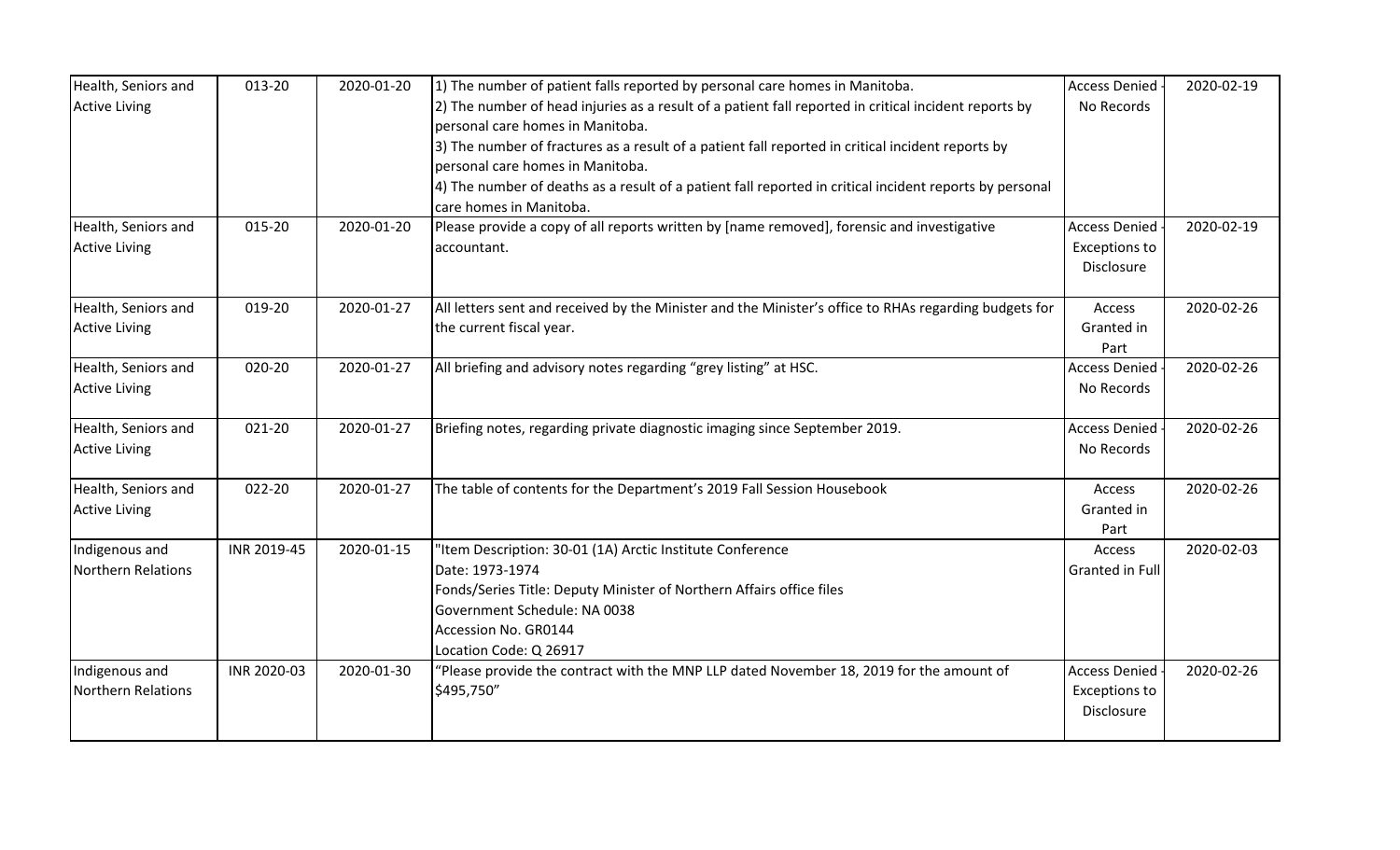| Infrastructure | 20-002 | 2020-01-16 | All briefing and advisory notes regarding ice jams and amphibexes, since Sept 1/19                                     | Access               | 2020-02-14 |
|----------------|--------|------------|------------------------------------------------------------------------------------------------------------------------|----------------------|------------|
|                |        |            |                                                                                                                        | Granted in           |            |
|                |        |            |                                                                                                                        | Part                 |            |
| Infrastructure | 20-003 | 2020-01-20 | Please provide a list (in spreadsheet form) of the all the Carrier NCS Numbers for all carriers whose                  | Access               | 2020-02-19 |
|                |        |            | safety rating at the present time is either 'conditional' or 'unsatisfactory'.                                         | Granted in           |            |
|                |        |            |                                                                                                                        | Part                 |            |
| Infrastructure | 20-005 | 2020-01-20 | All briefing and advisory notes regarding amphibex machines including any successful proponents                        | Access               | 2020-02-14 |
|                |        |            | for sale of machines.                                                                                                  | Granted in           |            |
|                |        |            |                                                                                                                        | Part                 |            |
| Infrastructure | 20-009 | 2020-01-22 | In January, 2017, December, 2017, January, 2018, December, 2018, January, 2019 and December,                           | Access               | 2020-02-21 |
|                |        |            | [2019 for job classification "disaster coordination manager' what were the: Total Positions, Vacancies Granted in Full |                      |            |
|                |        |            | and Vacancy Rate.                                                                                                      |                      |            |
| Infrastructure | 20-004 | 2020-01-20 | All briefing and advisory notes regarding the sale of ferries operated by Manitoba Infrastructure.                     | <b>Access Denied</b> | 2020-02-20 |
|                |        |            |                                                                                                                        | <b>Exceptions to</b> |            |
|                |        |            |                                                                                                                        | <b>Disclosure</b>    |            |
|                |        |            |                                                                                                                        |                      |            |
| Infrastructure | 20-006 | 2020-01-20 | All records regarding possible sale of ferries operated by Manitoba Infrastructure.                                    | <b>Access Denied</b> | 2020-02-20 |
|                |        |            |                                                                                                                        | Exceptions to        |            |
|                |        |            |                                                                                                                        | Disclosure           |            |
|                |        |            |                                                                                                                        |                      |            |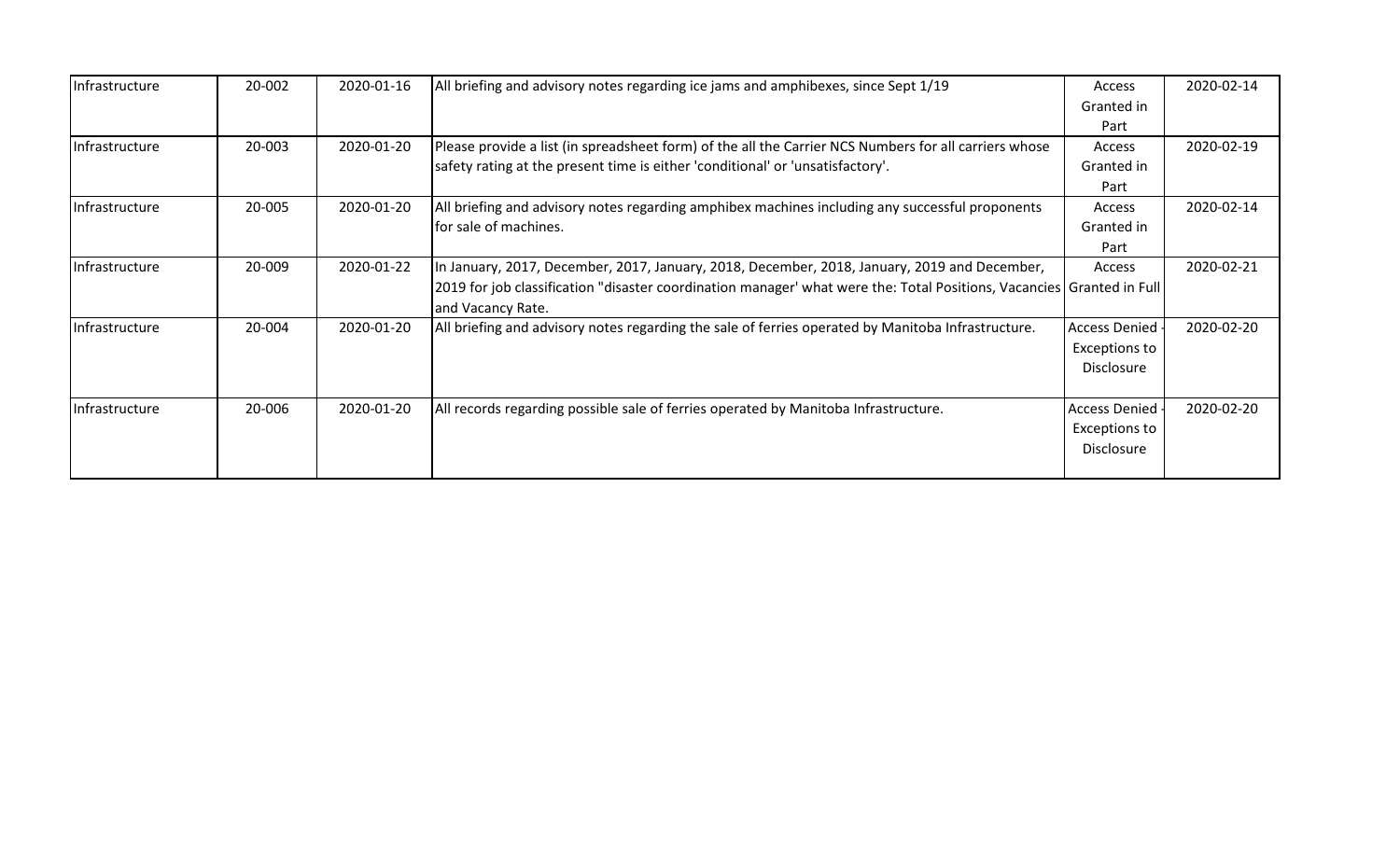| Justice | 2020-001 | 2020-01-09 | 1. The official provincial Plan and/or the official implementation Policy of the Government of                                       | <b>Access Denied</b> | 2020-02-07 |
|---------|----------|------------|--------------------------------------------------------------------------------------------------------------------------------------|----------------------|------------|
|         |          |            | Manitoba to implement Section 55 of the Constitution Act, 1982 "as expeditiously as possible".                                       | No Records           |            |
|         |          |            | 2. Any departmental plan, policy, directive, guideline, instructions, decisions, briefing note, memo,                                |                      |            |
|         |          |            | speaking points, studies, consultants report, legal advice/opinion, schedule, correspondence, emails,                                |                      |            |
|         |          |            | phone call transcript or summary, any other record in any shape or form, that relates to the                                         |                      |            |
|         |          |            | implementation of Section 55 of the Constitution Act, 1982.                                                                          |                      |            |
|         |          |            | 3. Any record that describes, explains, details the provincial position, the provincial understanding,                               |                      |            |
|         |          |            | the provincial interpretation of Section 55.                                                                                         |                      |            |
|         |          |            | 4. Any record that describes how Manitoba is planning, preparing, organizing, contributing, making                                   |                      |            |
|         |          |            | progress, making efforts, providing input, providing resources, hiring people, hosting meetings,                                     |                      |            |
|         |          |            | doing research, or doing anything else in support of the adoption of the required French versions "as<br>expeditiously as possible". |                      |            |
|         |          |            | 5. Any record related to 1990s federal efforts (namely by [name removed] and other federal                                           |                      |            |
|         |          |            | officials) in the way of making progress in the adoption of the required French versions "as                                         |                      |            |
|         |          |            | expeditiously as possible".                                                                                                          |                      |            |
|         |          |            | 6. Any record created in reaction, as result, about, or related, myself, my correspondence/emails,                                   |                      |            |
|         |          |            | complaint through the Secretariat aux services en français, knowing that such records may also                                       |                      |            |
|         |          |            | contain personal information that belong to me.                                                                                      |                      |            |
|         |          |            | 7. Any other record Justice Manitoba might like or might find useful to include to help me                                           |                      |            |
|         |          |            | understand the status of Section 55 in Manitoba.                                                                                     |                      |            |
|         |          |            |                                                                                                                                      |                      |            |
| Justice | 2019-277 | 2019-12-11 | From the Departments 2019/20 Committee of Supply Book (Fall Session 2019): under Top Issues, all                                     | Access               | 2020-02-10 |
|         |          |            | records regarding "Section E3, E6, E7, E13, E14, E17, E18, E23, E27 and E39                                                          | Granted in           |            |
|         |          |            |                                                                                                                                      | Part                 |            |
| Justice | 2020-003 | 2020-01-16 | Requests access to all email correspondence between any member of the RCMP (with email suffix                                        | <b>Access Denied</b> | 2020-02-14 |
|         |          |            | @rcmp-grc.gc.ca) and [name removed] on the investigation into the fatal WPS officer-involved                                         | No Records           |            |
|         |          |            | shooting on [address removed], which was announced as concluded on [date removed]. Dates from                                        |                      |            |
|         |          |            | February 24, 2019 to date of receipt.                                                                                                |                      |            |
| Justice | 2020-004 | 2020-01-17 | Any and all correspondence between Manitoba Justice and Allan Fineblit with respect to the report                                    | Access               | 2020-02-18 |
|         |          |            | Mr. Fineblit was contracted to provide with respect to Legal Aid Manitoba                                                            | Granted in           |            |
|         |          |            |                                                                                                                                      | Part                 |            |